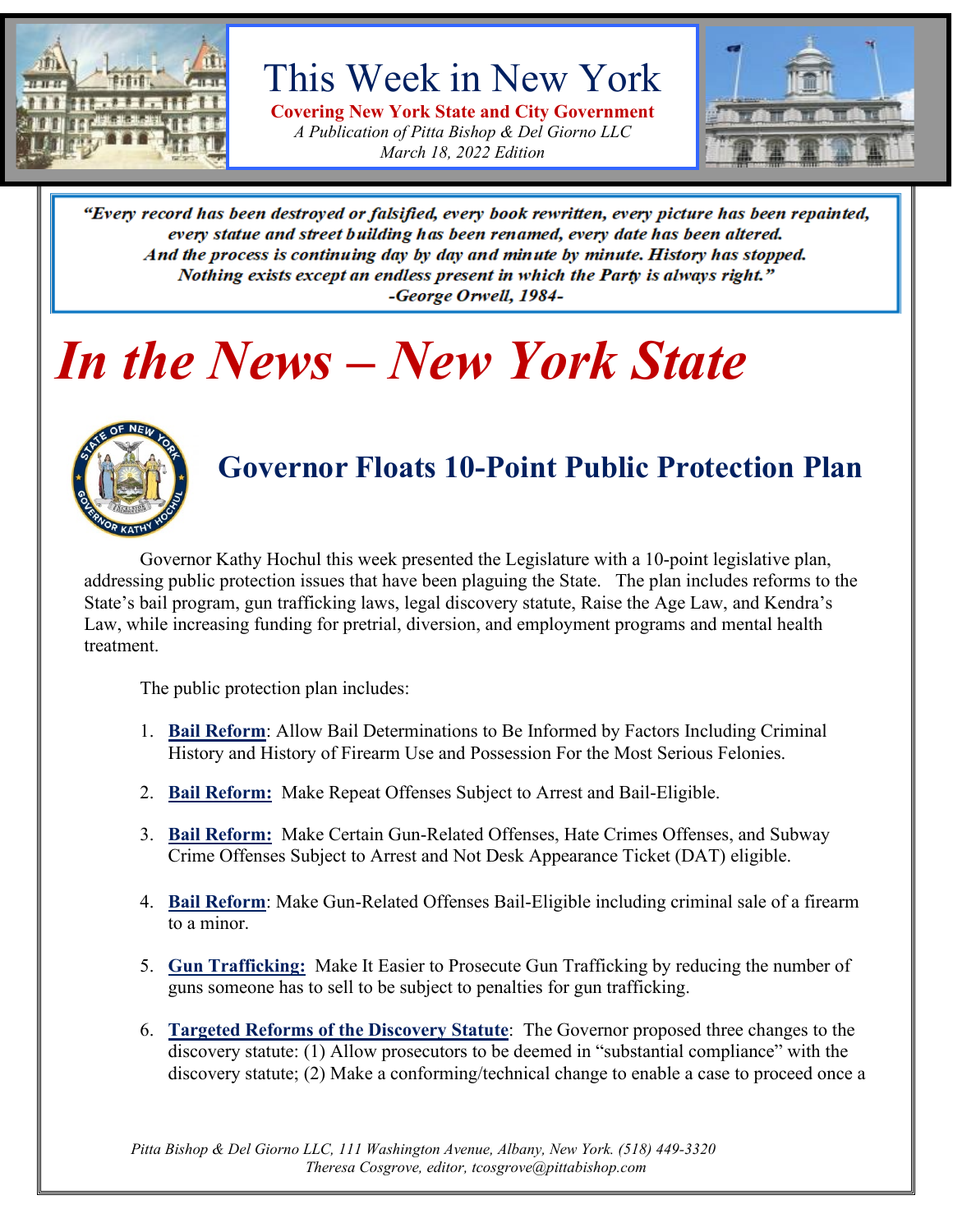prosecutor has turned over all locatable materials; and (3) Exclude traffic infractions from the discovery requirements.

- 7. **Targeted Reforms of the Raise the Age Statute**: Under the plan, the Raise the Age statute would be amended as follows: (1) Gun possession will be sufficient to allow, but not require, a judge to keep a case in criminal court; (2) Youth Part judges would be given the authority to access to Family Court records, and all parties to a Youth Part proceeding would have access to Family Court records for the purposes of setting bail, determining appropriate resource needs of the defendant, and sentencing recommendations. The records that are made available to the prosecution and defense can be resealed following the resolution of the case; and (3) Grants Family Court jurisdiction over any person who is charged with committing a crime when they were under 18.
- 8. **Criminal Justice Program Funding:** Increase Funding for Pretrial, Diversion, and Employment Programs.
- 9. **Mental Health Programming:** Expand Involuntary Commitment and Kendra's Law.
- 10. **Mental Health Funding:** Increase Funding for Mental Health Treatment. Additional budget funding would be committed to further increase mental health services and housing capacity, specifically transitional respite housing and additional permanent supportive housing units.

The Governor's plan was considered a "big step" by New York City Mayor Eric Adams.

"The governor's proposal includes significant steps, which I have advocated for, that would make New York safer, while not undoing important reforms. It is a big step forward that these proposals are being discussed at the highest level in Albany..." the Mayor said.



## **Governor Hochul Signs Package of Legislation to Address Workplace Harassment and Discrimination**

Governor Kathy Hochul this week signed a package of legislation to address workplace harassment and discrimination. The legislation was signed at a Women's History Month celebration with advocates for gender equity and women's rights.

Chapter 138 of the Laws of 2022, sponsored by Senator Alessandra Biaggi and Assemblymember Yuh-Line Niou, requires the Division of Human Rights to establish a toll-free confidential hotline for complaints of workplace sexual harassment.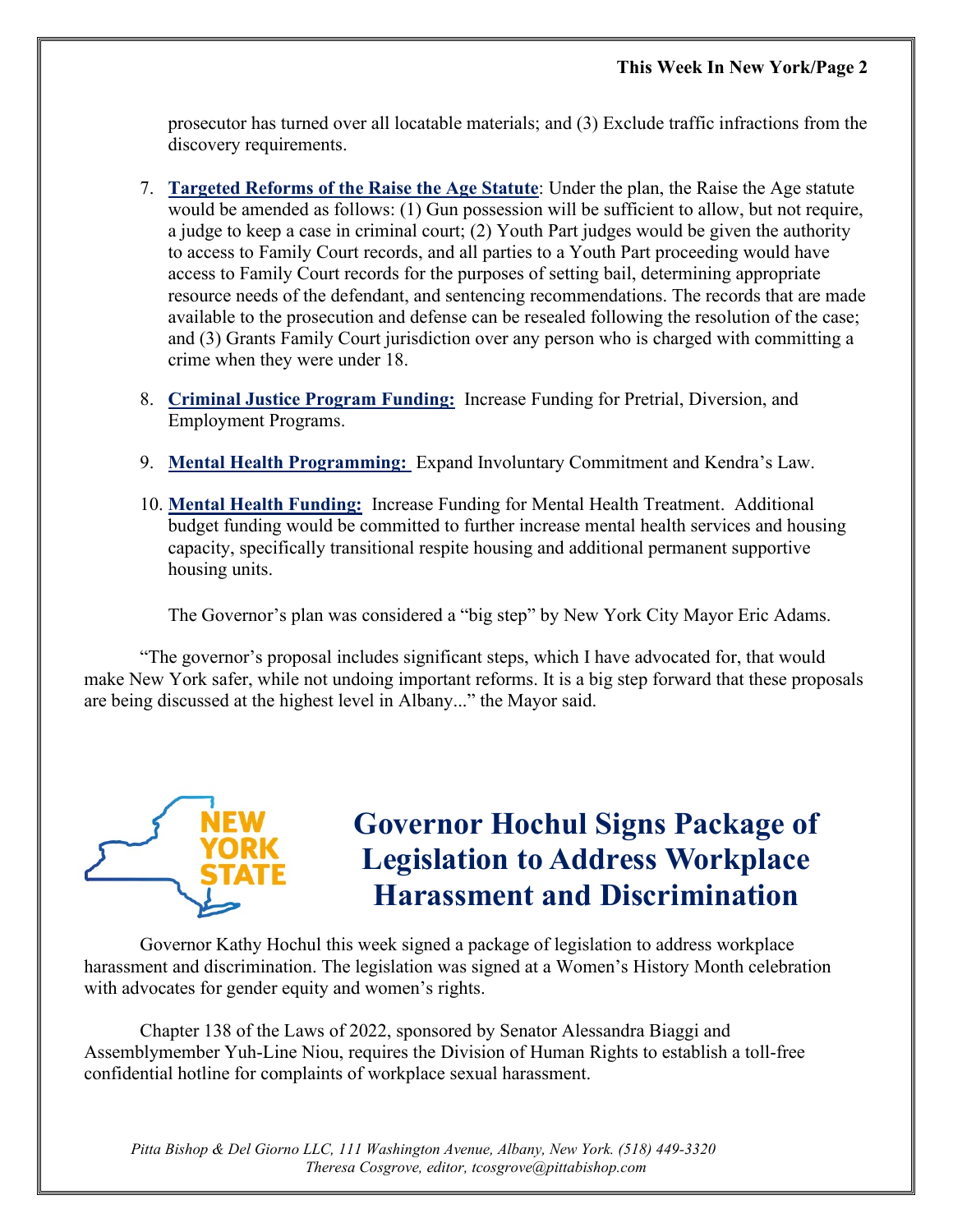The function of the hotline will be to connect complainants with experienced pro-bono attorneys who will help make them aware of their legal rights and advise them on the specifics of their individualized cases.

Chapter 139 of the Laws of 2022, sponsored by Senator Andrew Gounardes and Assemblymember Niou clarifies that the State is considered an employer of anyone serving in the executive, judiciary, and legislative branches – including the staff of elected officials or judges – and subject to the provisions of the Human Rights Law. This legislation will clarify that the state will not be able to avoid responsibility for harassment of public employees and ensure that New York's antiharassment regulations protect both public and private employees.

Chapter 140 of the Laws of 2022, sponsored by Andrew Gounardes and Assemblymember Jessica Gonzalez-Rojas, establishes that the release of personnel records to discredit victims of workplace discrimination counts as a retaliatory action under the Human Rights Law. The Human Rights Law expressly prohibits all forms of retaliation against complainants. This legislation clarifies that the release of a personnel record counts as retaliation except where it is necessary to comply with an investigation. This bill also provides additional recourse to victims of unlawful retaliation under this new provision by allowing them to file a complaint with the Attorney General who may commence a proceeding in state Supreme Court.

According to Governor Hochul, addressing sexual harassment is part of her Equity Agenda, which includes the creation of a Council on Gender Equity, measures to protect access to reproductive health services, including abortion care and prenatal and postnatal care, increased support for minority and women-owned businesses (MWBEs), investments in child care access, and a plan to bring free child care to every SUNY campus. The Governor is also calling on the Legislature to pass the Equal Rights Amendment this session.

# *In the News – New York City*



# **NYC Comptroller Spotlights 421-a**

As the State Legislature and the Governor debate the future of New York's sunsetting 421-a program, New York City Comptroller Brad Lander interjected his analysis, *[A Better Way Than 421-a:](https://comptroller.nyc.gov/reports/a-better-way-than-421a)  [The High-Rising Costs of New York City's Most Unaffordable Tax Exemption](https://comptroller.nyc.gov/reports/a-better-way-than-421a)*, which looks at the cost of the program and its proposed changes, the impact on housing production, and the nexus between 421-a and structural property tax reform.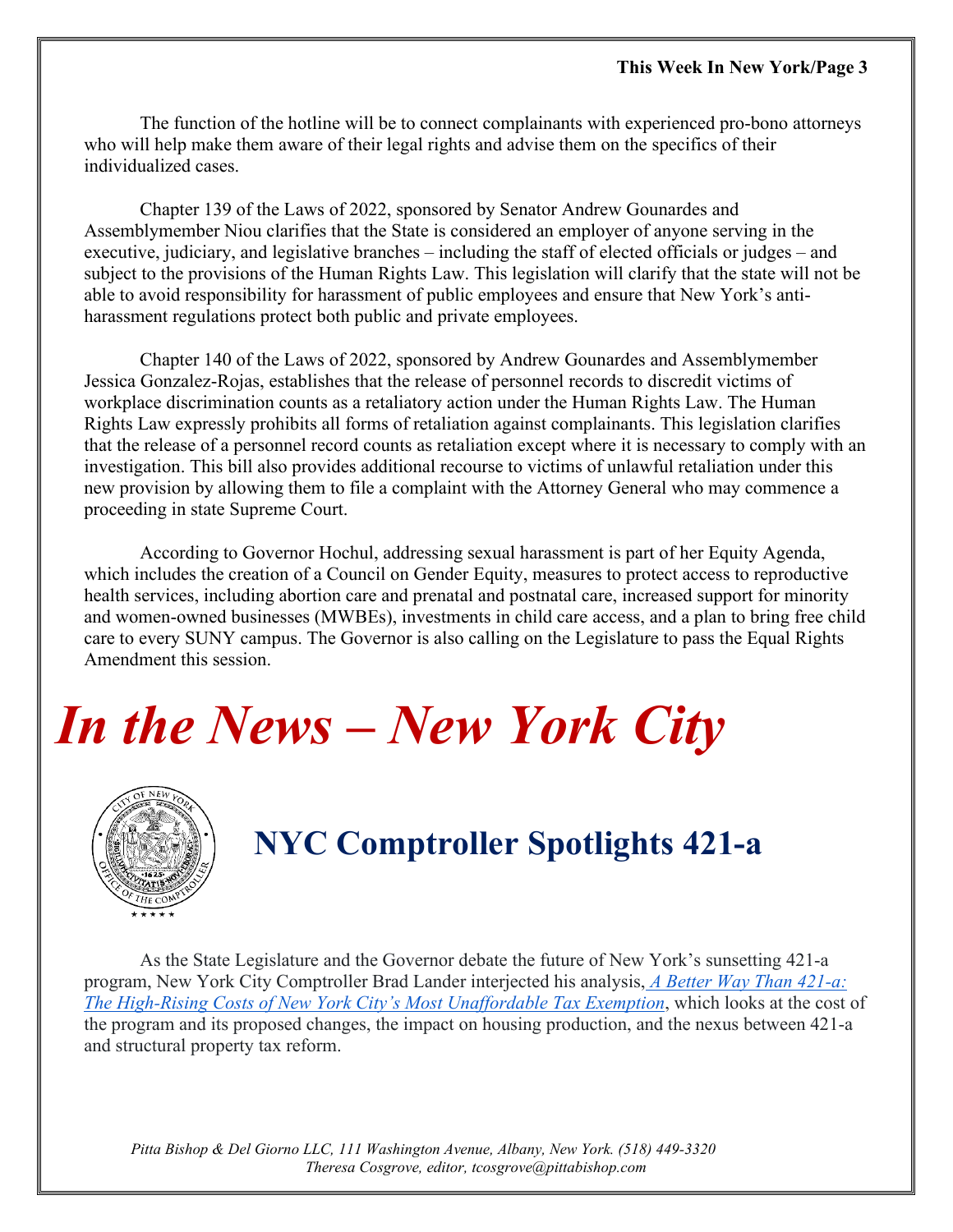#### **This Week In New York/Page 4**

Established in 1971, the 421-a tax exemption was designed to spur housing development at a time of disinvestment. According to Comptroller Lander, the City Department of Finance estimates that the 421-a program will cost New York City \$1.77 billion in tax revenue for roughly 64,000 exemptions this year.

In "A Better Way Than 421-a," the Comptroller's office estimates that more than 60% of the income-restricted units created by the 2017 version of the program were built for families earning over \$100,000 a year, making those units unaffordable to nearly 75% of New Yorkers. For example, a family of three would have to earn up to \$139,620 and pay about \$3,400 a month for a two-bedroom apartment.

Governor Kathy Hochul, in her Executive Budget, released a proposed revision to 421-a. The new program, "Affordable Neighborhoods for New Yorkers" (ANNY), aims to include more affordability, such as new options for small rental projects and homeownership projects.

Both chambers excluded the Governor's proposal to replace 421-a in their respective one-house budgets and neither offered an alternative plan.

Comptroller Lander proposes structural changes to the property tax system that would address the disparity in taxation between condominium and rental buildings. For example, the New York City Advisory Commission on Property Tax Reform found that the median effective tax rate on rental buildings is roughly double than a condo building creating a strong disincentive to developing rental housing.

The Comptroller's report finds that the tax rates proposed by the New York City Advisory Commission on Property Tax Reform "could largely eliminate the need for 421-a as a development incentive." The report recommends that State legislators let 421-a expire on June 15, 2022 and set a deadline of December 31, 2022 to achieve structural property tax reform.

In addition, the Comptroller asserted that Legislature should appoint a working group of State Senators and Assemblymembers to develop and introduce legislation—by December 31, 2022—to enact comprehensive property tax reform in consultation with City leaders and other stakeholders. The property tax reform should:

- Introduce a uniform sales-based valuation methodology and a single revenue-neutral tax rate for 1-3 family homes, co-ops and condominiums, and small rental buildings. Assessed value growth caps should be replaced by tax relief programs that favor primary and low-income residents.
- $\triangleright$  Make the equalization of tax treatment of new residential construction a "pillar of comprehensive" reform."
- $\triangleright$  Establish a new, targeted affordable housing tax incentive (potentially on the model of the City's Article XI exemption which is sized to account for the market conditions, costs and standards, and other subsidies) that would match the tax benefit granted to a building to the level needed to achieve the affordability the development will offer. That new incentive should also come with strong labor standards.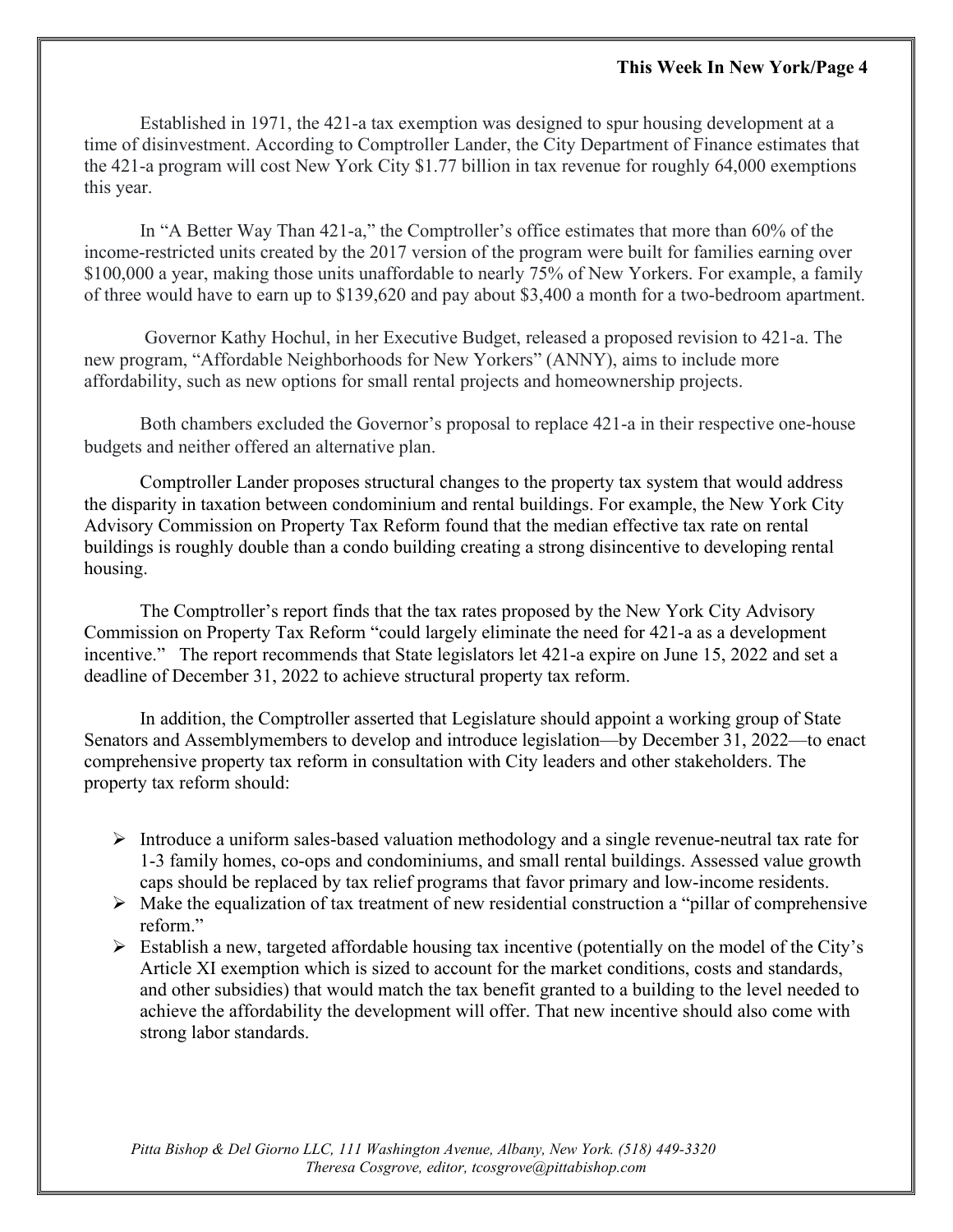# *Briefs*

### **NYS Assembly and Senate Release One-House Budget Bills**

As New York State's April 1<sup>st</sup> budget deadline approaches, both the Senate and the Assembly have put forth their annual one-house budget proposals, a view into the wish lists of the respective houses.

The New York State Senate passed an approximately \$230 billion one-house budget resolution committed to climate action while continuing property tax relief for homeowners, rent relief for tenants, and a suspension of the state's tax on gasoline. Included in the Senate Majority resolution is increased support for caregivers and infrastructure at the local level, and investments in mental health services and community violence prevention efforts.

Speaker Carl Heastie's one-house proposal of \$226.4 billion invests in childcare, universal prekindergarten, rent relief and home ownership, and sustainable living wages for our state health care workers.

Governor Kathy Hochul proposed a \$218.5 billion spending plan.

#### **State Lawmakers Push for Cannabis Business Tax Relief in NYS Budget**

New York's legislative leaders submitted budget proposals this week that included language to give marijuana businesses access to state tax deductions currently available to other industries, decoupling State tax law from federal law to sidestep federal prohibitions.

Specifically, the respective one-house budget proposals including language stating that, beginning this taxable year through January 1, 2025, "the provisions of Section 280E of the Internal Revenue Code, relating to expenditures in connection with the illegal sale of drugs, shall not apply for the purposes of this chapter to the carrying on of any trade or business that is commercial cannabis activity by a licensee."

The Senate and Assembly also have stand alone initiatives, sponsored by Senate Jeremy Cooney and Assemblymember Donna Lupardo, to avert the taxes. Assemblymember Lupardo indicated she received "…no push back, whatsoever" in relation to the bill.

### **Governor Hochul Extends NY's COVID State of Emergency, Continuing Remote Government Meetings**

Governor Kathy Hochul extended the State of Emergency for the COVID-19 pandemic another month, allowing local governments throughout the state to continue to host remote meetings.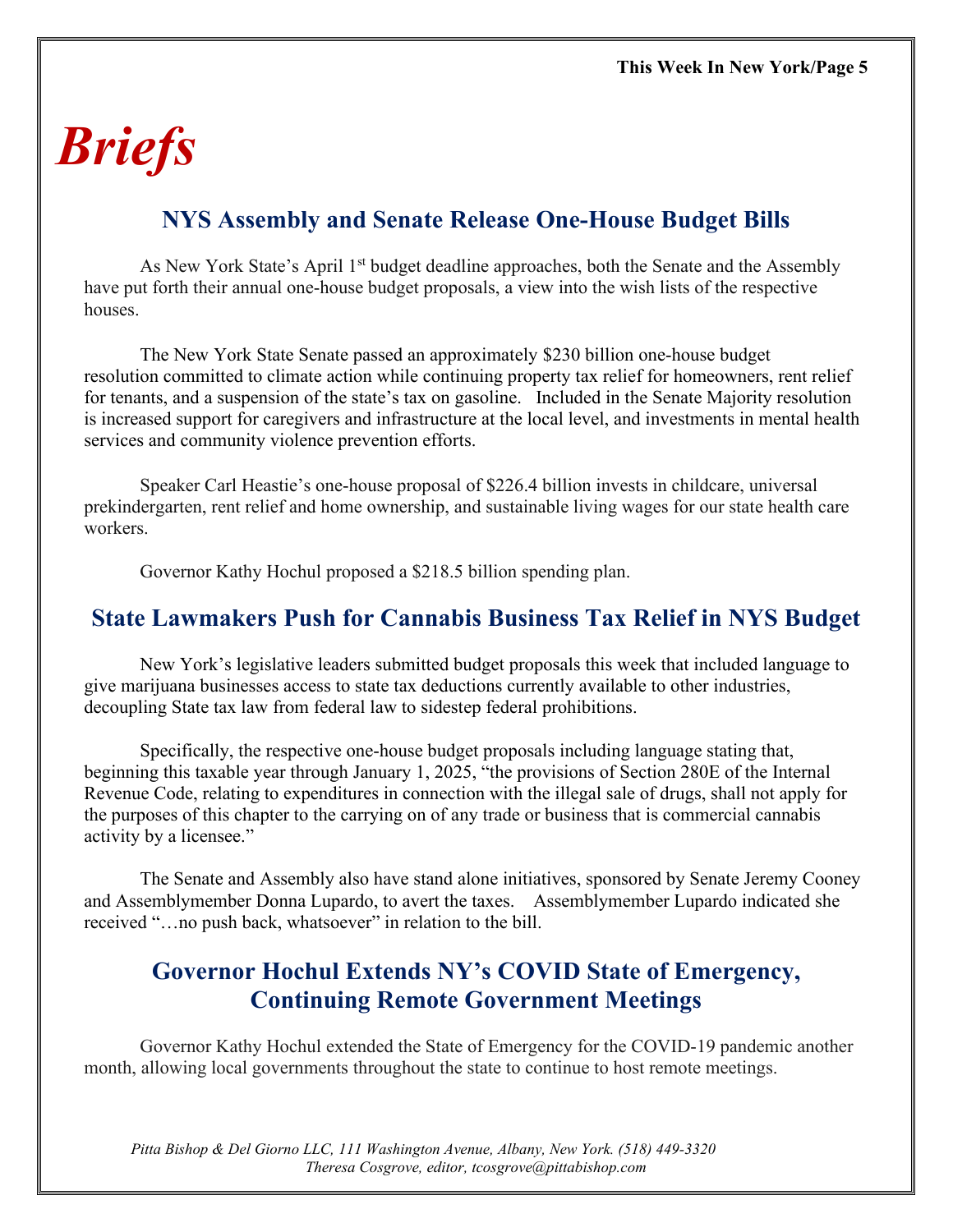Under the State's Open Meetings Law (OML) most state and local government entities are required to host their meetings in person. That requirement was suspended by former Governor Andrew Cuomo at the start of the pandemic, reinstated last summer when Governor Cuomo's emergency powers ended, and suspended once again when the Omicron variant surged. The current State of Emergency was due to end on March  $16<sup>th</sup>$ .

"Over the past two years, many New Yorkers have been able to observe and participate in local government, school board, community boards, and other public meetings because of the option to meet remotely due to the pandemic," spokesperson Hazel Crampton-Hays said in a statement. As we determine paths forward for different pandemic restrictions and exemptions, we are allowing this to be extended for one final month while we work with the Legislature on permanent improvements to Open Meetings Law…Local governments, school boards, community boards, state boards, and other public bodies should be preparing now to resume in-person meetings, open to the public, and we encourage public bodies to meet in public starting as soon as possible, even while the OML exemptions are still in place."

#### **MTA: NYC Congestion Tolls Scheduled for 'End of 2023'**

The Metropolitan Transportation Authority (MTA) expects to have federal approval for its downtown congestion pricing plan by the end of this year, setting up a launch of the new fees by the end of 2023, officials testified at a City Council budget hearing this week.

"We look forward to a successful launch of the congestion pricing program towards the end of 2023," Steve Berrang, the MTA's Director of Capital Program Management, said, according to published reports. "We anticipate that we will obtain FWHA —federal — approval for our environmental assessment for congestion pricing," Berrang said. "Approximately one year after that —310 days to be exact — construction will be complete, and we anticipate funding to start to flow to the MTA."

State legislation enacted in 2019 sets a toll revenue target of \$1 billion per year to support \$15 billion in loans for transit improvements. Specifics of the plan, including the tolls, are to be determined by the six-member "Traffic Mobility Review Board." To date, the Board has not yet met.

MTA estimates for the toll rates range from \$9 to \$23 for passenger vehicles, depending on the time of day, with higher fees imposed on trucks.

### **Mayor Adams Appoints Elizabeth Crotty as Commissioner and Chair of the New York City Business Integrity Commission**

New York City Mayor Eric Adams today announced the appointment of Elizabeth Crotty as Commissioner and Chair of the New York City Business Integrity Commission (BIC). The mission of BIC is to ensure that trade waste and wholesale market companies are conducting their business safely and with integrity.

Crotty was a founding partner at Crotty Saland, PC and was an Associate at Kreindler & Kreindler litigating international cases. She started her career as an Assistant District Attorney at the New York County District Attorney's Office, prosecuting financial crimes under the Special Prosecutions Bureau.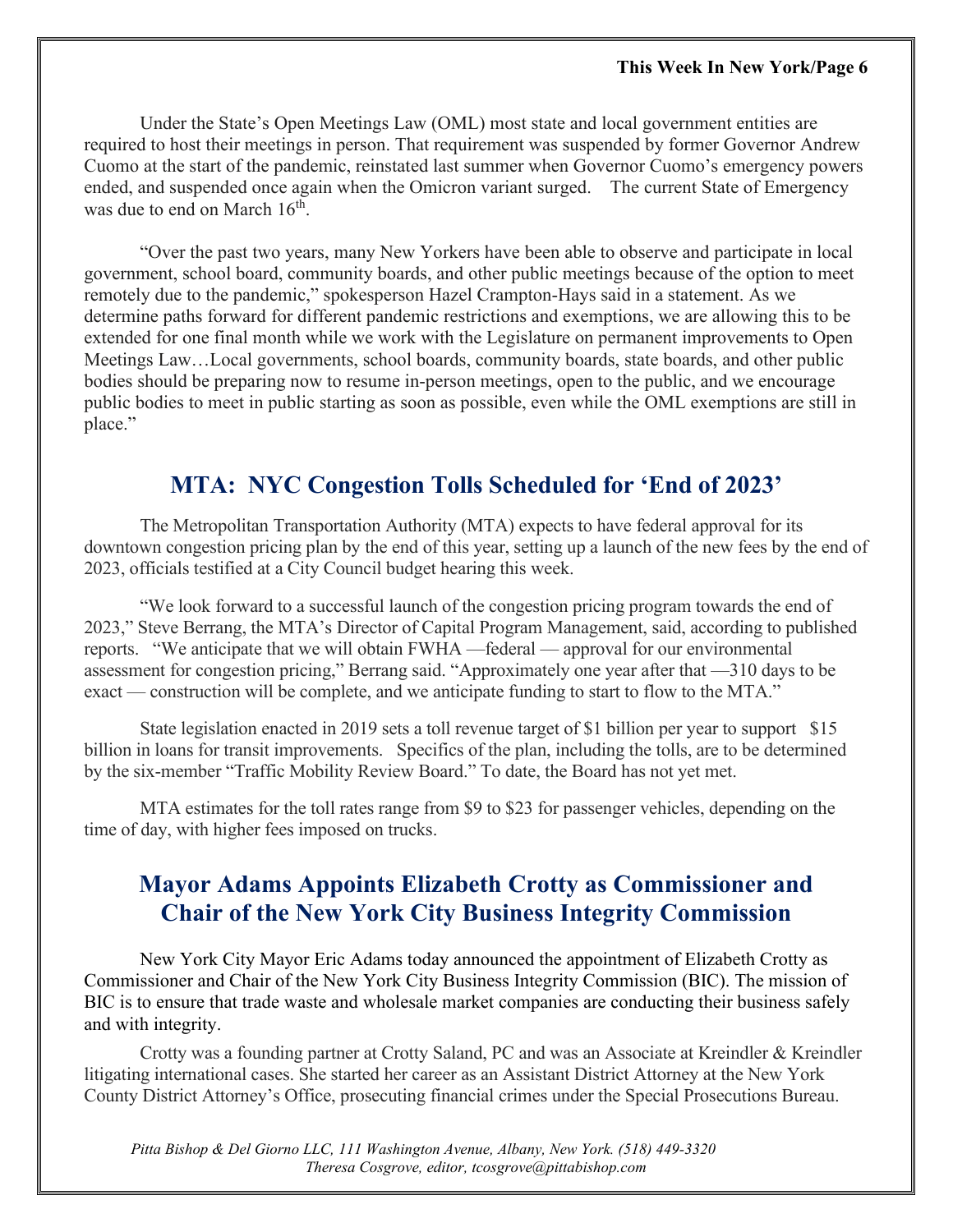A graduate of Fordham University School of Law, Crotty currently serves as a board member for the Manhattan District Attorney's Association, a not-for-profit alumni organization of the Manhattan DA's Office, and on the New York City Bar Association's Judiciary Committee.

## **NYC Keeping Private Sector COVID Vaccine Mandates**

Private sector vaccination mandates will continue indefinitely in New York City, Health Commissioner Dr. Ashwin Vasan said today, and masks will continue to be worn by children under 5 in public schools.

"I think it's indefinite at this point," the Health Commissioner said. "People who have tried to predict what will happen in this future for this pandemic have repeatedly found egg on their face, as they say. And I'm not going to do that here today."

Health officials said New York City is seeing an increase in omicron over the past few days, with the BA.2 subvariant accounting for about 30% of cases.

# *Coming Up*

## *New York State*

#### *Monday, March 21st*

*Assembly Session,* New York State Capitol Building, Assembly Chamber, Albany, 1:45 p.m. *Senate Session,* New York State Capitol Building, Senate Chamber, Albany, 3 p.m.

### *Tuesday, Marah 22nd*

*Assembly Session,* New York State Capitol Building, Assembly Chamber, Albany, TBD *Senate Session,* New York State Capitol Building, Senate Chamber, Albany, 3 p.m.

#### *Wednesday, March 23rd*

*Assembly Session,* New York State Capitol Building, Assembly Chamber, Albany, TBD *Senate Session,* New York State Capitol Building, Senate Chamber, Albany, 3 p.m.

### *Thursday, March 24th*

*Assembly Session,* New York State Capitol Building, Assembly Chamber, Albany, TBD *Senate Session,* New York State Capitol Building, Senate Chamber, Albany, 11 a.m.

# *New York City*

*Monday, March 21st*

*Committee on Education,* Remote Hearing - Virtual Room 1, 9 a.m. Oversight – Preliminary Budget Hearing – Education.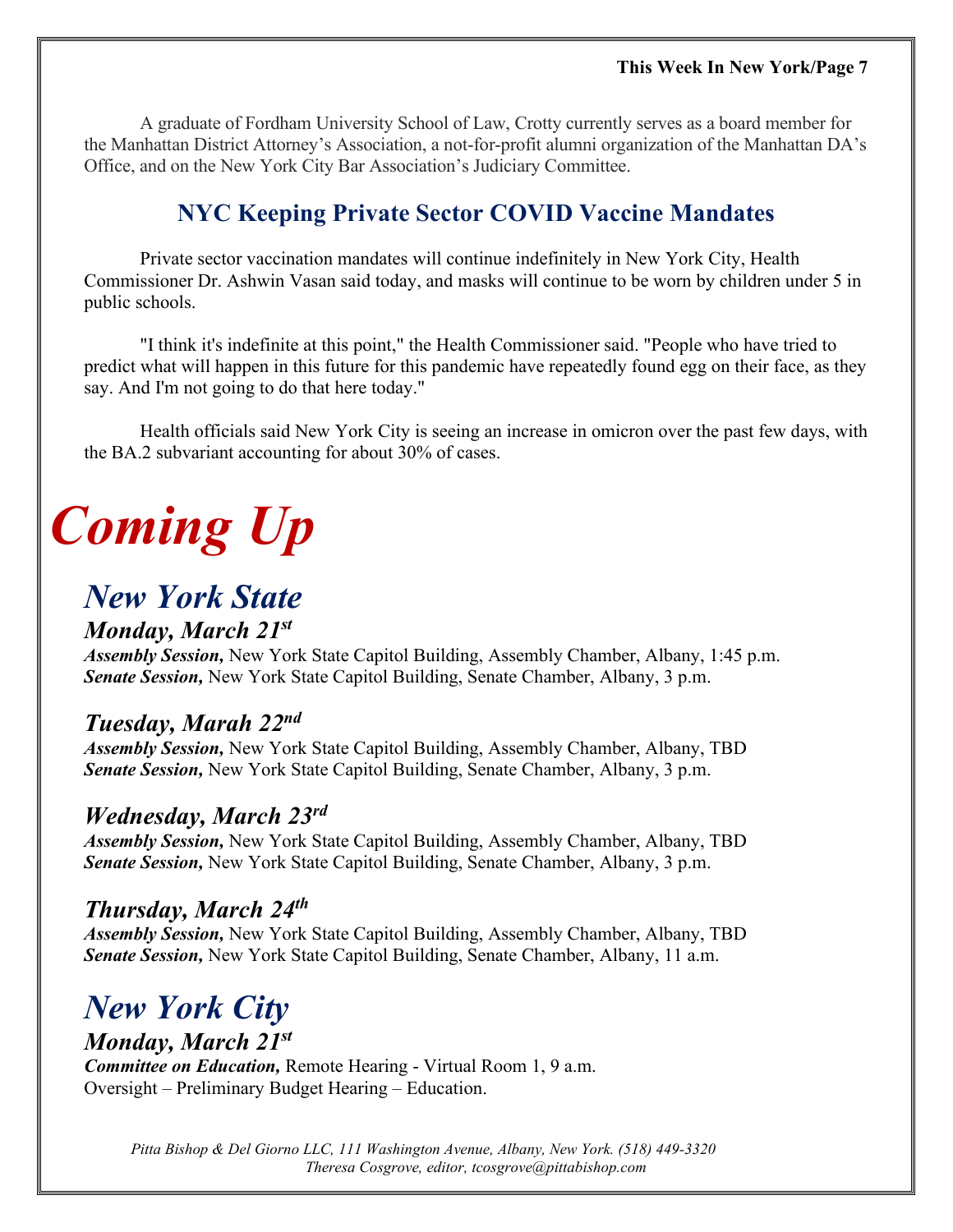#### **This Week In New York/Page 8**

*Committee on Hospitals*, Remote Hearing – Virtual Room 2, 10 a.m. Oversight – Preliminary Budget Hearing – Hospitals.

*Joint - Committee on Economic Development & Oversight and Investigations,* Remote Hearing – Virtual Room 3, 1 p.m. Oversight – The City's Evolving Workforce Development Plans in the Wake of the Pandemic.

*Subcommittee on Zoning and Franchises,* Remote Hearing - Virtual Room 4, 1 p.m.

*Subcommittee on Landmarks, Public Sitings and Dispositions*, Remote Hearing - Virtual Room 4, 2 p.m.

*Committee on Land Use*, Remote Hearing - Virtual Room 4, 2:30 p.m.

#### *Tuesday, March 22nd*

*Committee on Governmental Operations,* Remote Hearing - Virtual Room 1, 10 a.m. Oversight – Preliminary Budget Hearing – Governmental Operations.

*Committee on Parks and Recreation,* Remote Hearing - Virtual Room 2, 10 a.m. Oversight – Preliminary Budget – Parks and Recreation.

*Committee on Civil Service and Labor*, Remote Hearing - Virtual Room 3, 10:30 a.m.

*Committee on Higher Education,* Remote Hearing - Virtual Room 2, 2 p.m. Oversight – Preliminary Budget – Higher Education.

#### *Wednesday, March 23rd*

*Joint- Committee on Land Use & Technology,* Remote Hearing - Virtual Room 2, 9:30 a.m. Oversight – Preliminary Budget Hearing – Land Use and Technology.

*Committee on Criminal Justice,* Remote Hearing - Virtual Room 1, 10 a.m. Oversight – Preliminary Budget Hearing – Criminal Justice.

*Committee on Sanitation and Solid Waste Management*, Remote Hearing - Virtual Room 2, 2 p.m. Oversight – Preliminary Budget Hearing – Sanitation and Solid Waste Management.

*Committee on Aging,* Remote Hearing - Virtual Room 1, 2:30 p.m. Preliminary Budget Hearing – Aging.

*Thursday, March 24th City Council,* Council Chambers – City Hall, 1:30pm